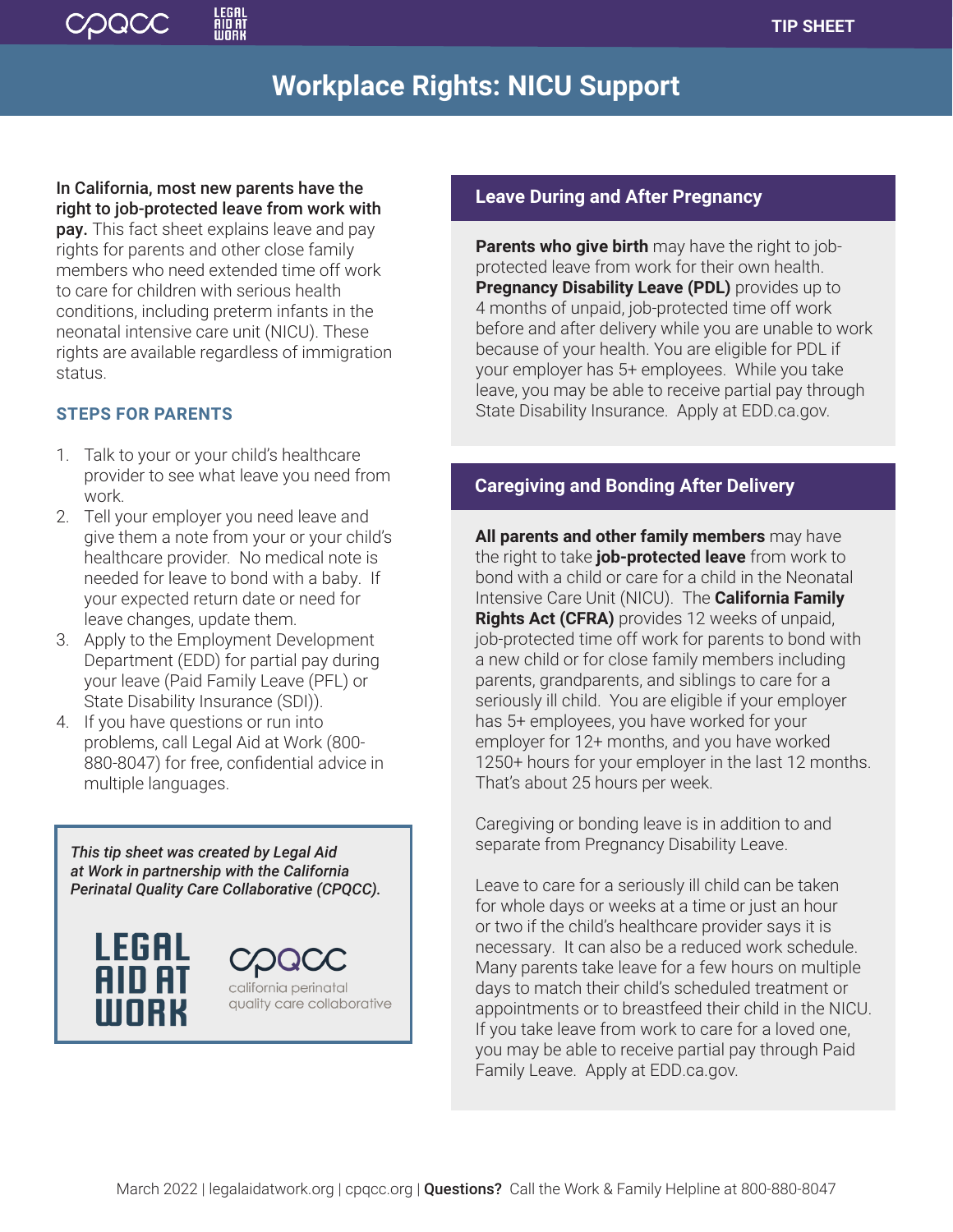

## **Frequently Asked Questions**

#### **How can I access job-protected leave from work?**

**Talk with your healthcare provider or your child's healthcare provider** about how long you need to be off work for your health or to care for your child. Follow your employer's usual procedure for requesting time off. If you speak in person or over the phone, follow up with an email, text, or letter to confirm your conversation, and keep a copy. Give your employer at least **30 days' notice** of your leave, if possible. In cases of emergency, tell your employer as soon as you can.

#### **Can I receive pay while I am out on leave?**

State Disability Insurance (SDI) provides up to 60 or 70% of your wages after a one-week waiting period for up to 52 weeks while you are unable to work because of your own health. This includes pregnancy related health conditions. Paid Family Leave (PFL) provides up to 60 or 70% of your wages for up to 8 weeks while you are unable to work because you are caring for a seriously ill family member or bonding with a new child. You can apply for SDI and PFL online through the EDD's website at EDD.ca.gov. You can also ask your employer about paid sick days, paid time off, or vacation. For information on how to apply for SDI or PFL if you are undocumented, see Undocumented Workers' Guide to Applying for California Disability and Paid Family Leave at legalaidatwork.org/wf.

## **Will I have access to health insurance while I am out on leave?**

Workers who qualify for PDL or CFRA are entitled to continued health insurance benefits during leave. You may need to pay your usual portion of the premium. An employer cannot take away your health benefits because you use leave to reduce your schedule from full-time to part-time.

## **My employer is not allowing me to take leave or is retaliating against me for taking leave. What can I do?**

If your employer won't let you take legally-protected leave, punishes you, or treats you worse than other employees because of your leave, you can file a claim with the Department of Fair Employment and Housing. Call Legal Aid at Work at 800-880-8047 for free legal assistance.

#### **I need to express milk at work. What can I do?**

You have the right to express milk at work in a safe and private place. For more information on your lactation rights at work, call Legal Aid at Work at 800-880-8047 or check out the lactation factsheet at legalaidatwork.org/wf.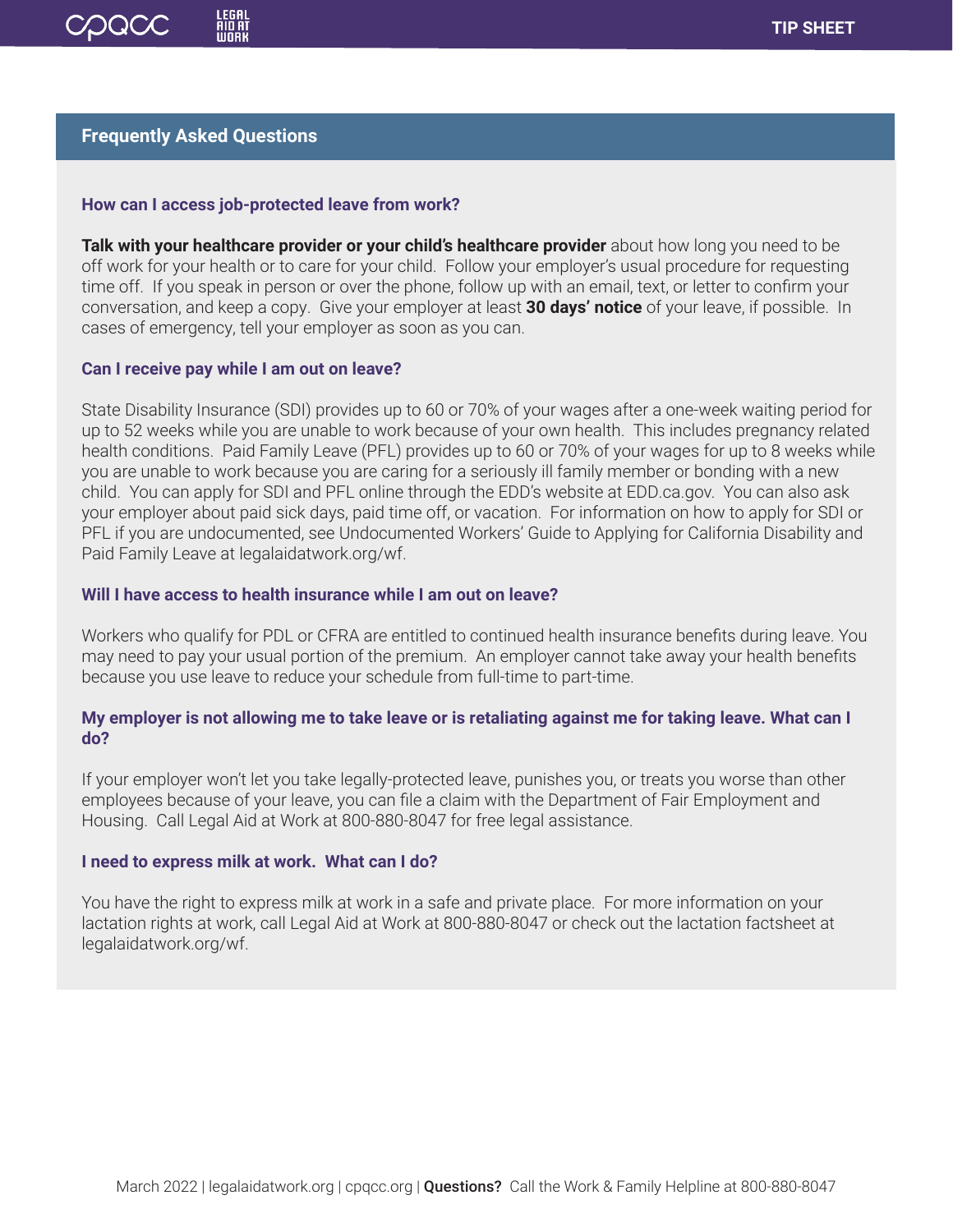# **Sample Timelines**

COQCC

LEGAL<br>AID AI<br>WORK

## **Typical Pregnancy**

Ada has a typical pregnancy and an uncomplicated vaginal delivery. She takes leave 4 weeks before her baby is born through PDL, 6 weeks to recover after the birth through PDL, and 12 weeks to bond with her baby through CFRA. She is paid through SDI for 9 weeks (after a 1-week unpaid waiting period) and PFL for 8 weeks once she starts bonding.



## **Complicated Pregnancy**

Leona's doctor puts her on bedrest 8 weeks before her due date and she has a C-section. She takes leave for 8 weeks before her baby is born through PDL, 8 weeks to recover from her C-section through PDL, and then 12 weeks to bond through CFRA. She is paid through SDI for 15 weeks (after a 1-week unpaid waiting period) and PFL for 8 weeks once she starts bonding.